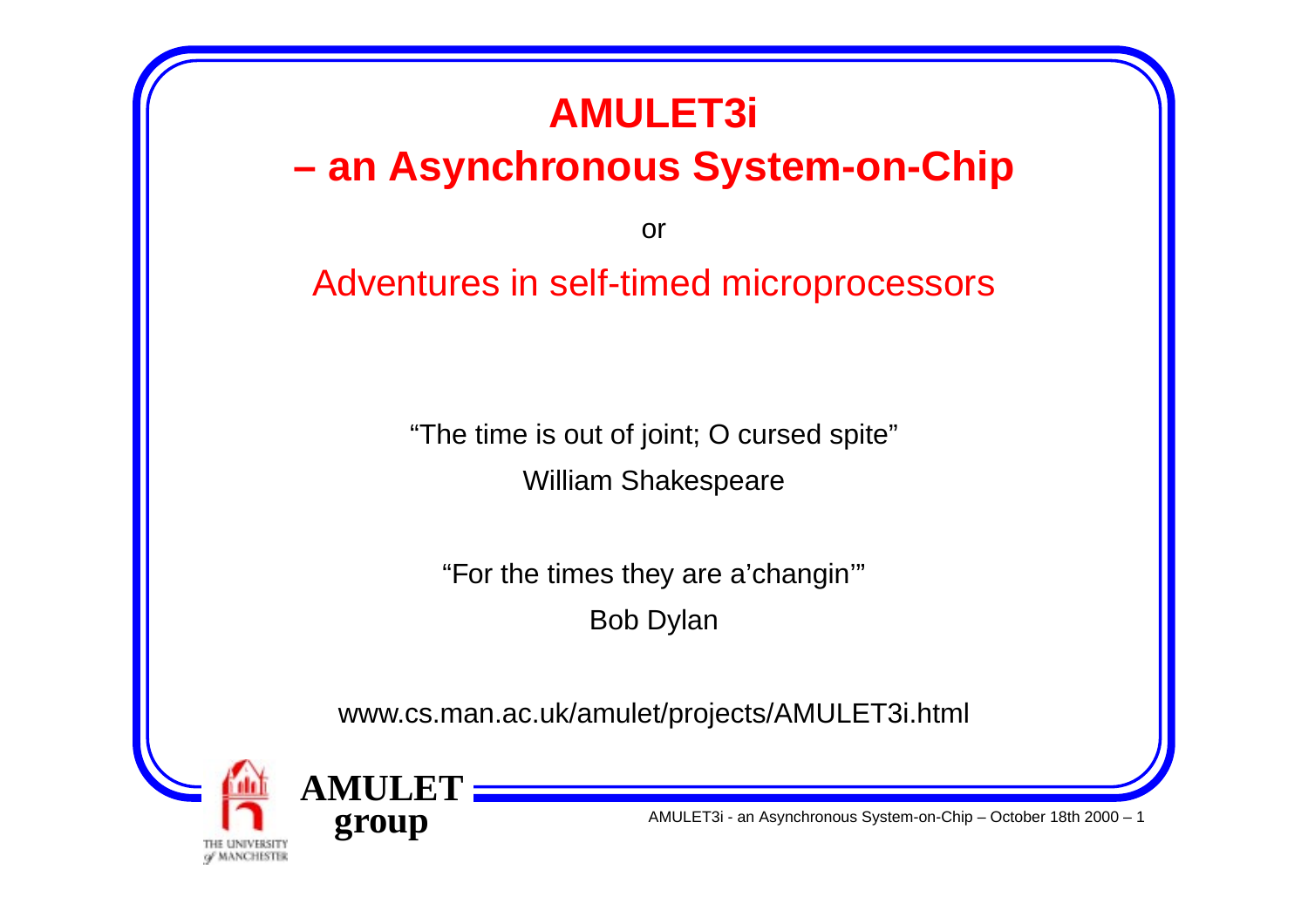## **Why Asynchronous Logic?**

- ❑ Low power
	- $\bigcirc$ Do nothing when there is nothing to be done
- ❑**Modularity** 
	- $\bigcirc$ Added design freedom and component reusability
- $\Box$  Electromagnetic Interference (EMI)
	- $\bigcap$ Clocks concentrate noise energy at particular frequencies
- ❑ Security?
	- $\bigodot$ Surprise the hackers
- ❑Crazy idea

**AMULET**

**group**

 $\left( \right)$ Very few other people are were doing it

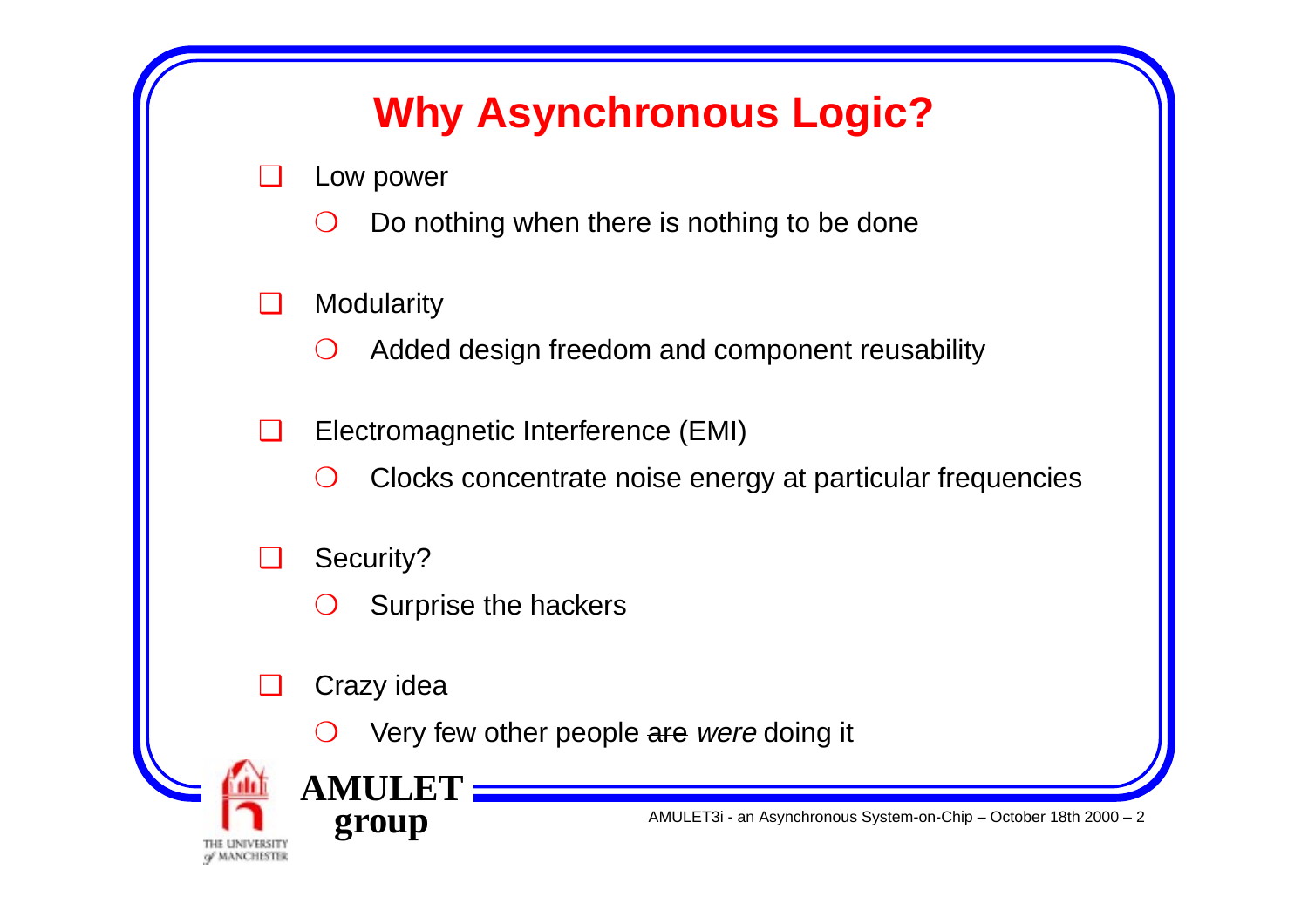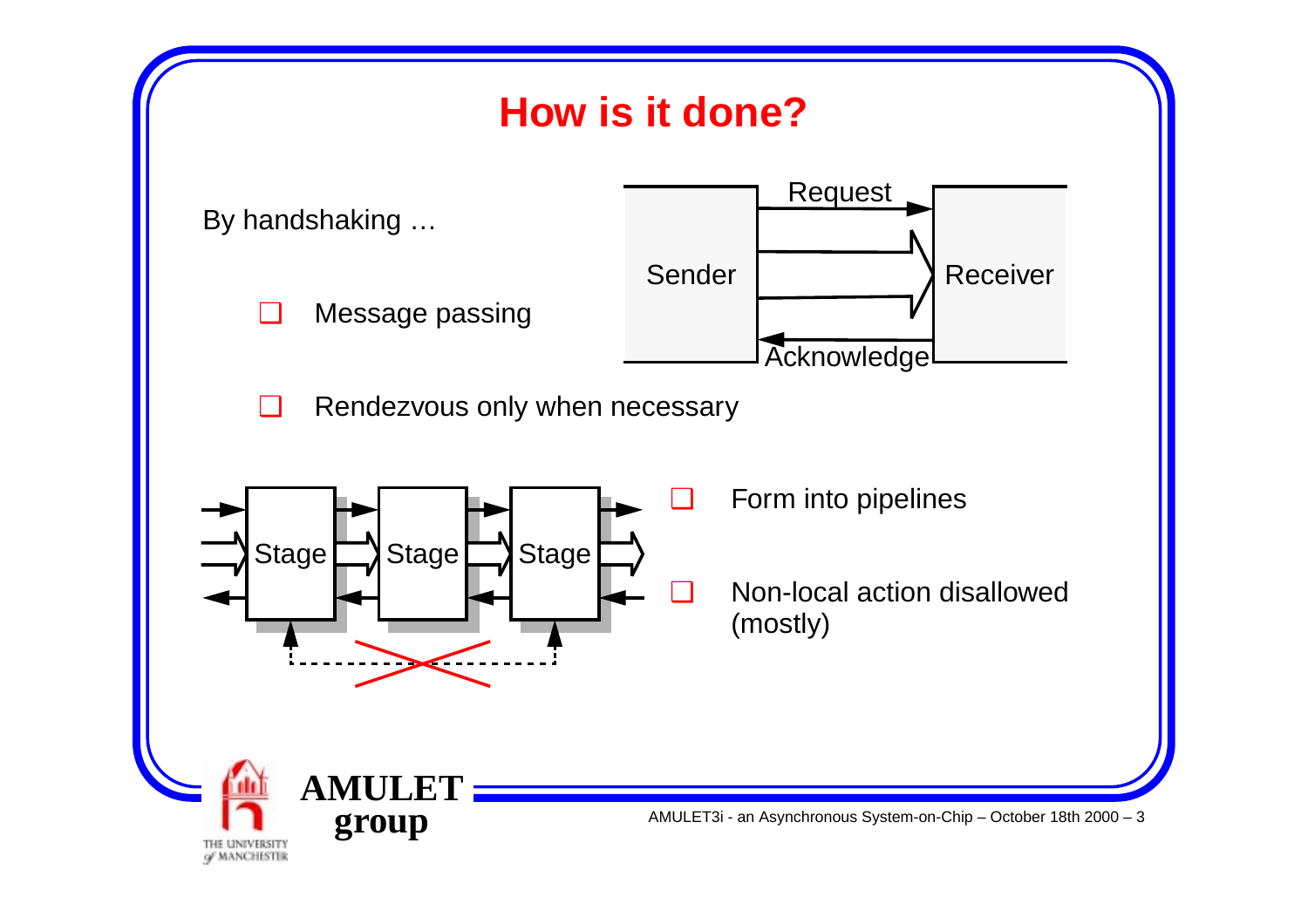## **What's hard about it?**

Synchronous design allows:

- ❑Static design of logic
- ❑Non-local interactions
- ❑Big choice of design tools
- ❑Slowing down the clock if timing errors made

Asynchronous logic works well only for local interactions

- ❑ Individual blocks of logic are straightforward
	- $\bigodot$ Timing must be carefully accounted for (self-timing)
- ❑Simple pipelines are easy

**AMULE** 

**group**

- ❑ Interactions between 'distant' blocks hard (e.g. result forwarding)
	- $\bigcirc$ Many synchronous structures "impossible" :-)
- ❑Lack of suitable design/verification tools

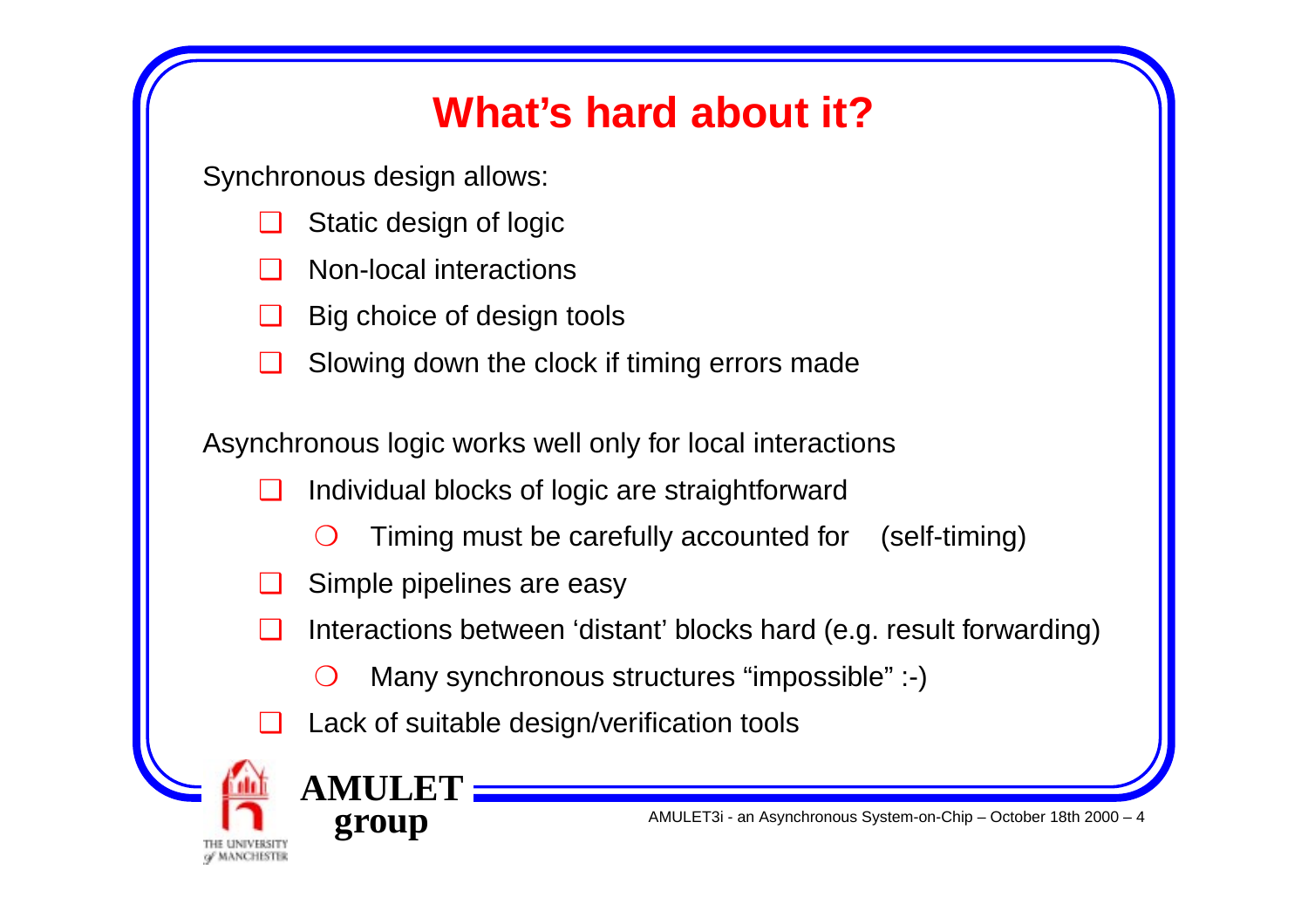### **What have we done?**

#### **AMULET1 (1994)**

- ❑ARM6 compatible processor (almost)
- ❑Feasibility study
- ❑ $\Box$  1.0 µm 60 000 transistors



**AMULET2e (1996)**

- $\Box$ ARM7 compatible processor
- ❑Asynchronous cache
- ❑ $\Box$  0.5 µm 450 000 transistors

#### **AMULET3i (2000)**

- ❑ARM9 compatible processor
- ❑Memory, DMA controller, bus, …
- ❑ $\Box$  0.35 µm 800 000 transistors
- ❑Commercial application

**AMULET**

**group**

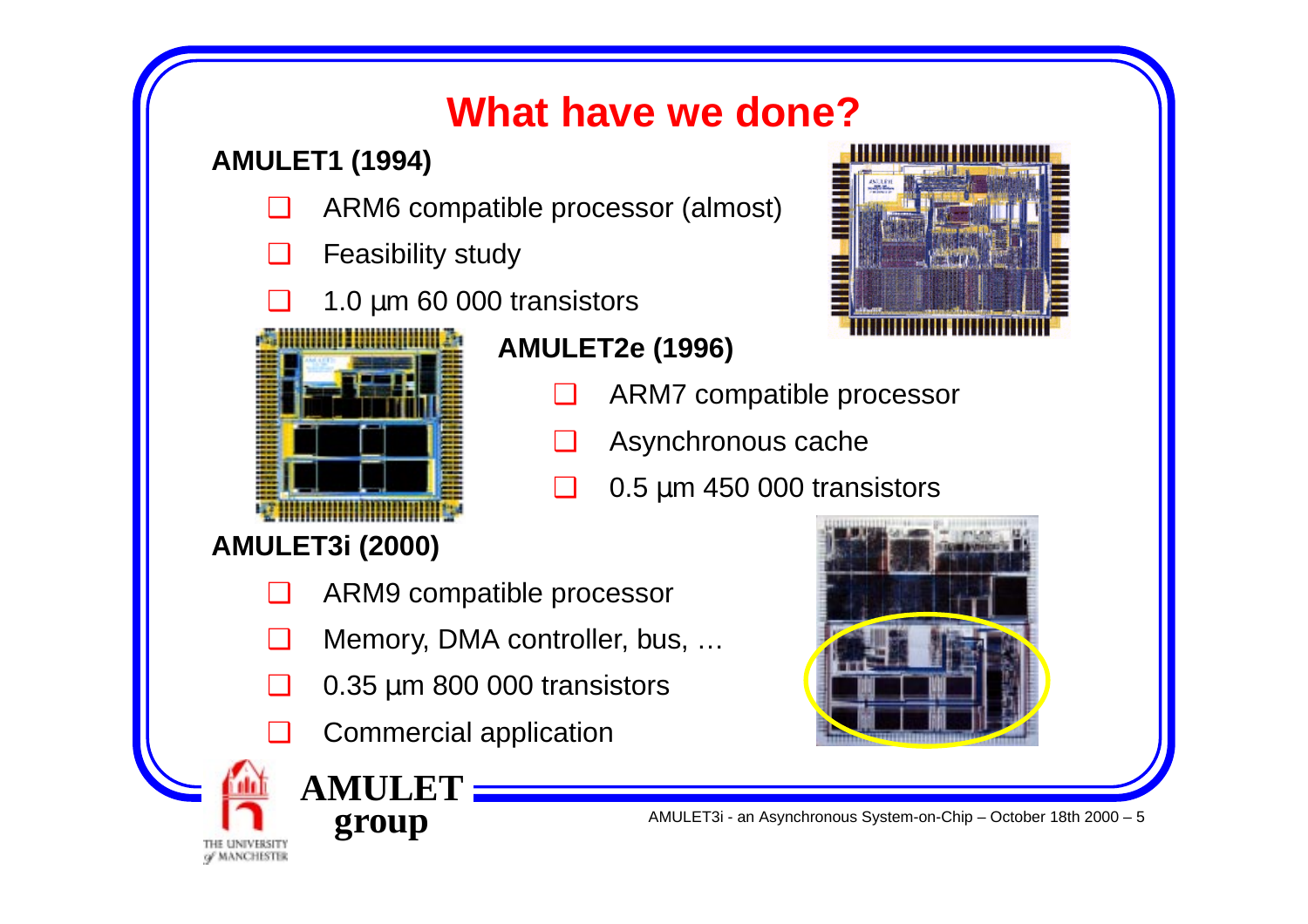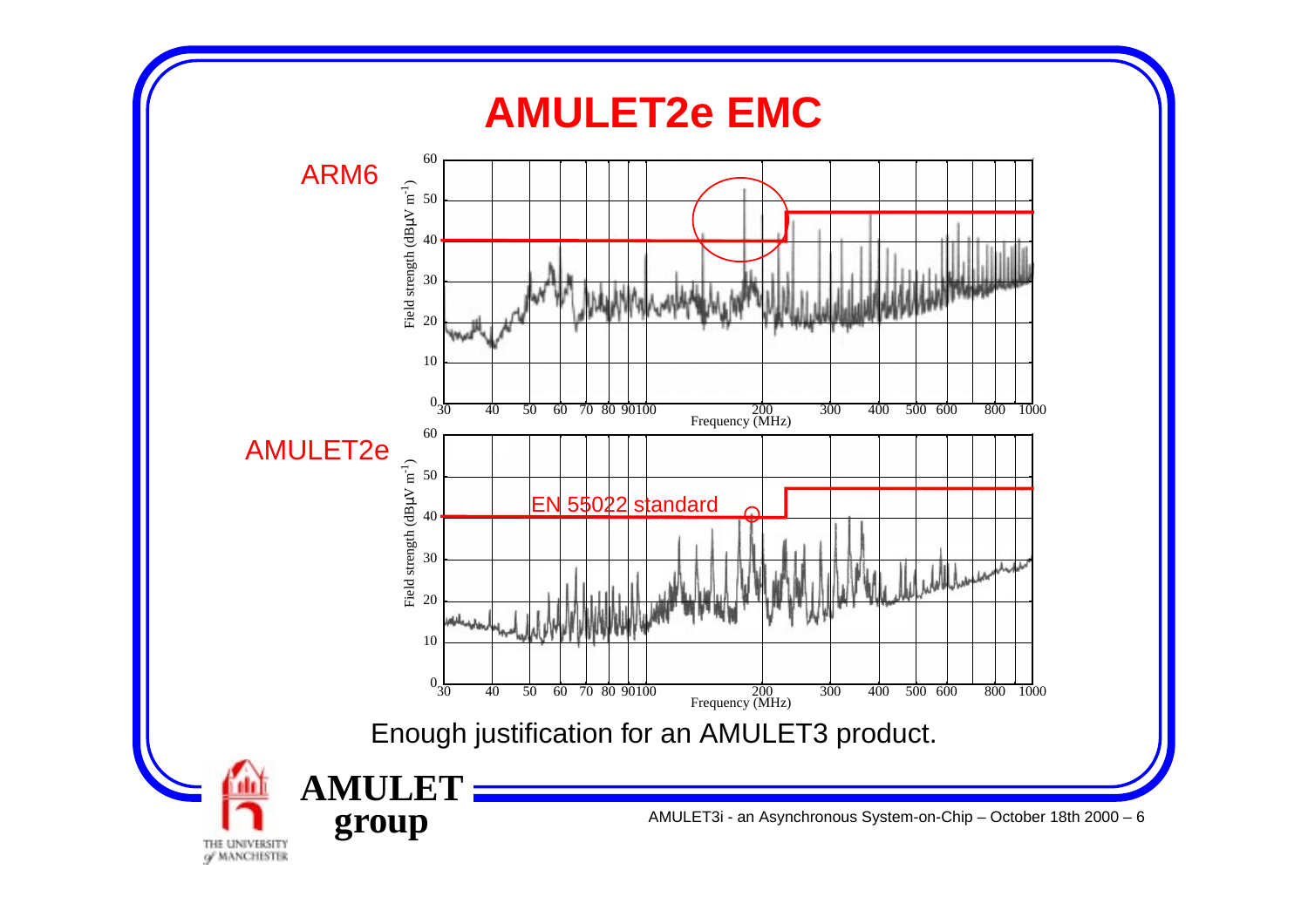#### **AMULET3i - an Asynchronous System-on-Chip**



**AMULET**

THE UNIVERSITY of MANCHESTER **group**

AMULET3 microprocessor (ARMv4T)

8 Kbytes RAM

16 Kbytes ROM

Flexible multi-channel DMA controller

 Programmable external memory interface

 MARBLE, a fully asynchronous on-chip bus

Bridge to on-chip synchronous bus

Configuration registers

- ❑Software debug support
- ❑Test interface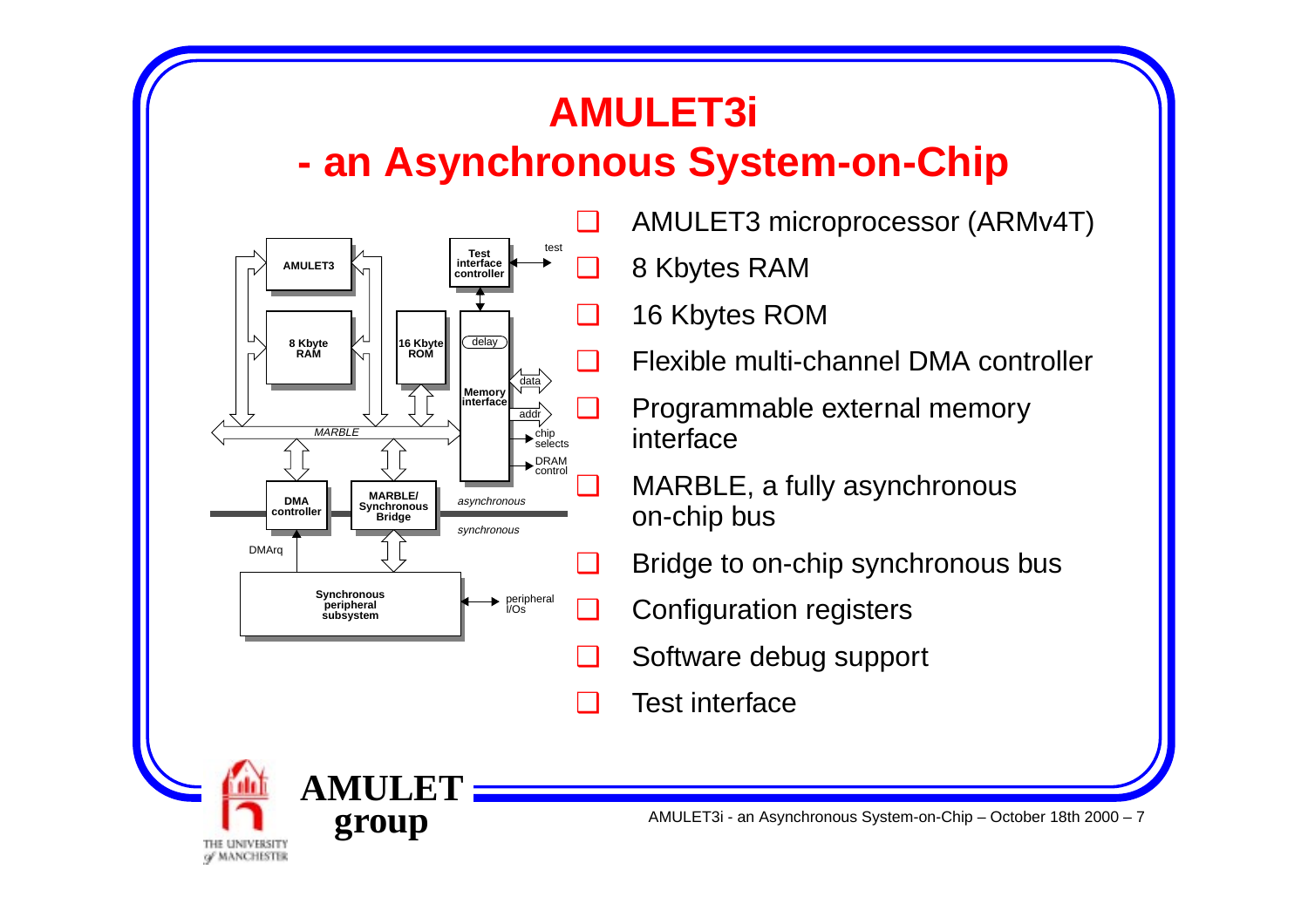

#### **AMULET3 Processor**

- ❑Branch prediction
- ❑Unwanted cycle suppression
- ❑Automatic halt mode
- ❑Thumb decoder
- ❑Unrestricted register forwarding
- ❑Load/store with out-of-order completion
- ❑Dual ("Harvard") bus interface
- ❑Support for precise exceptions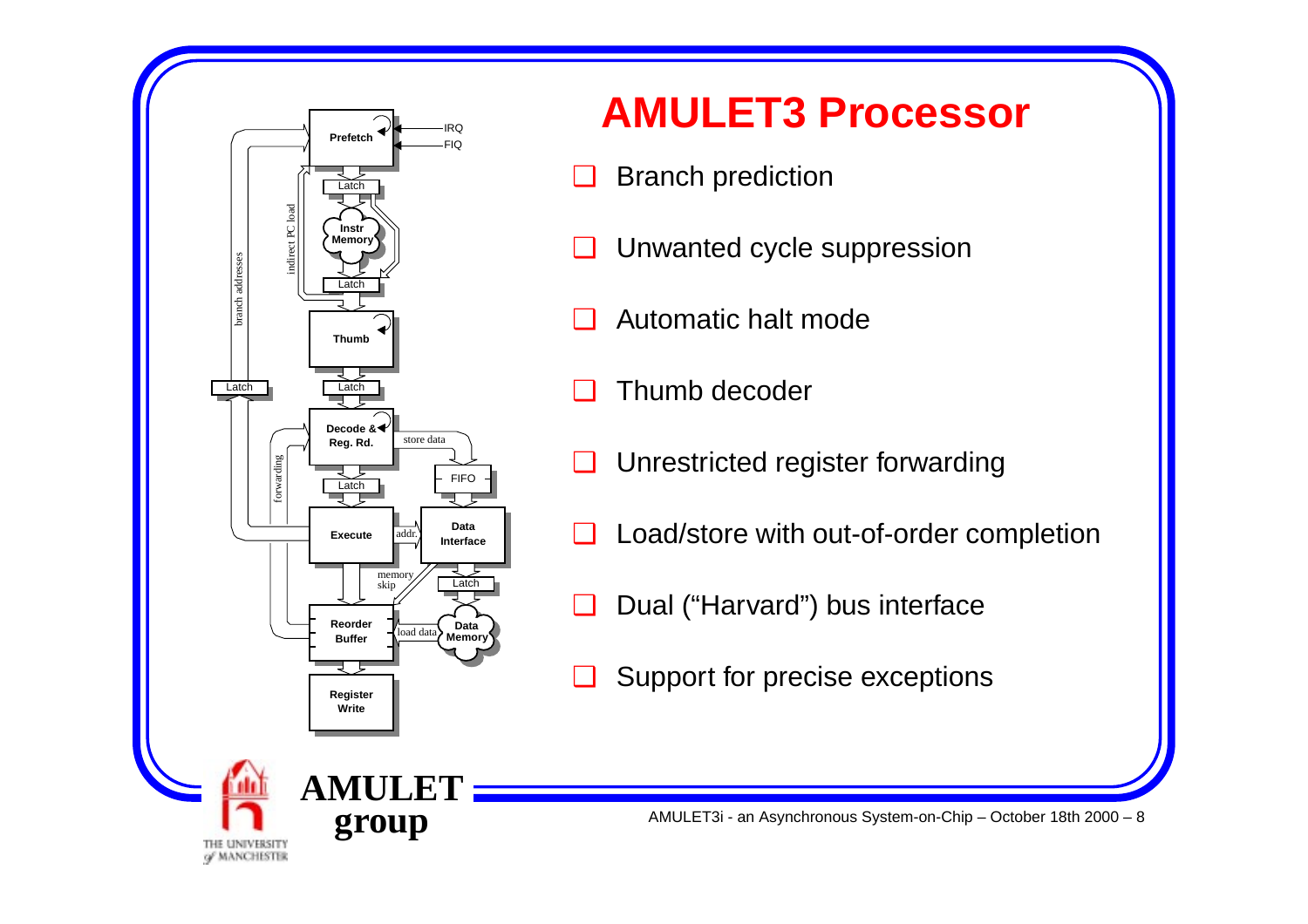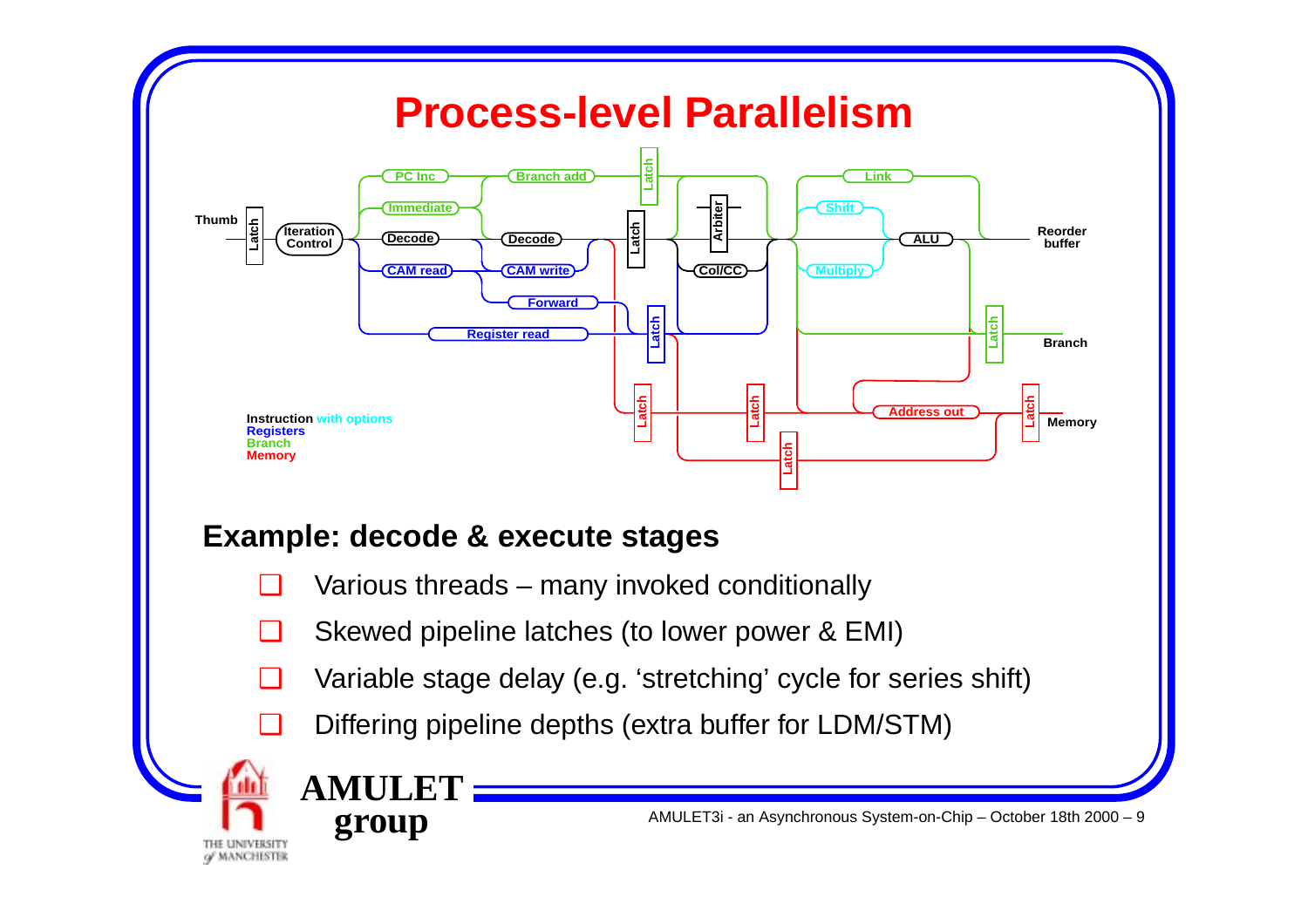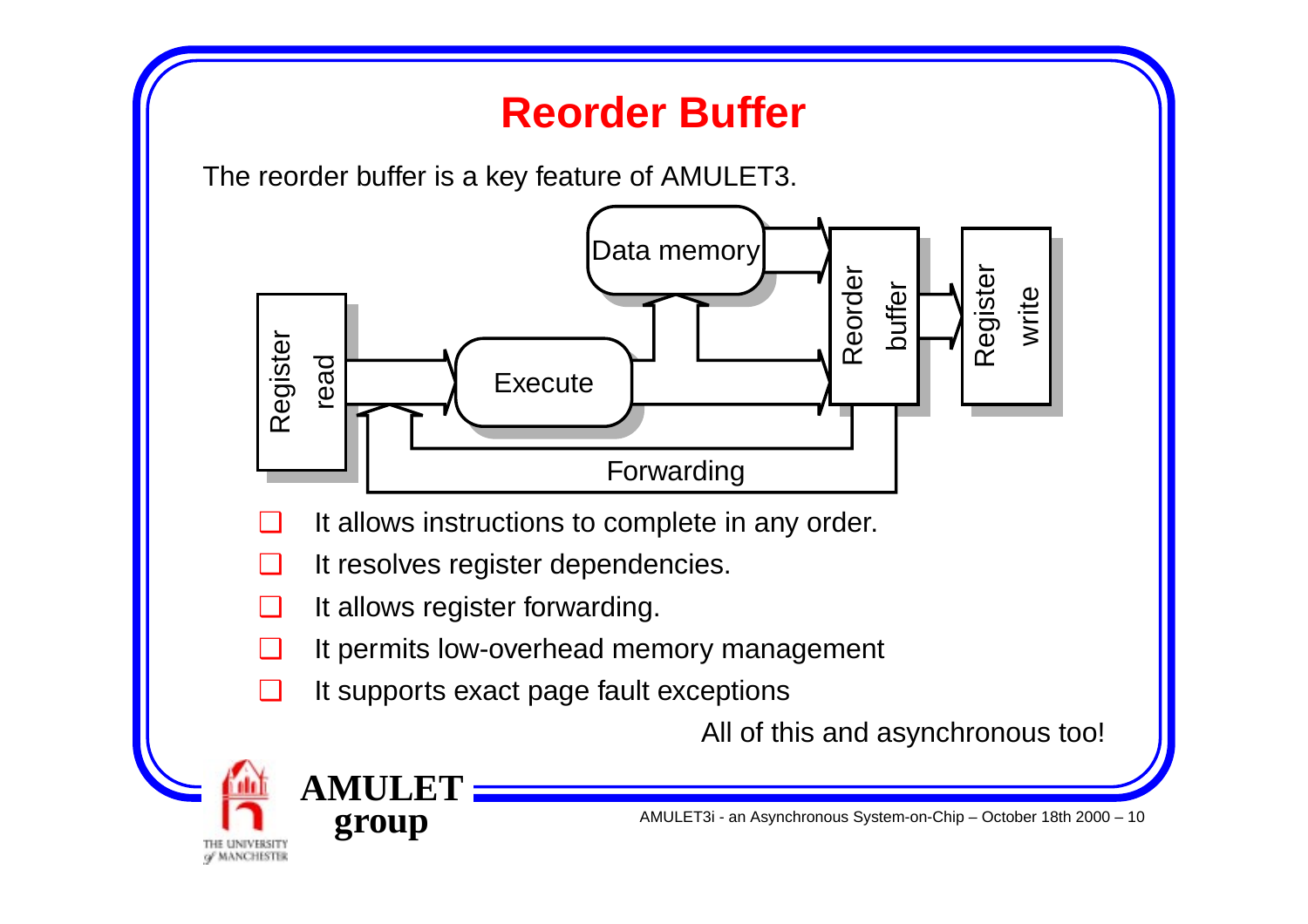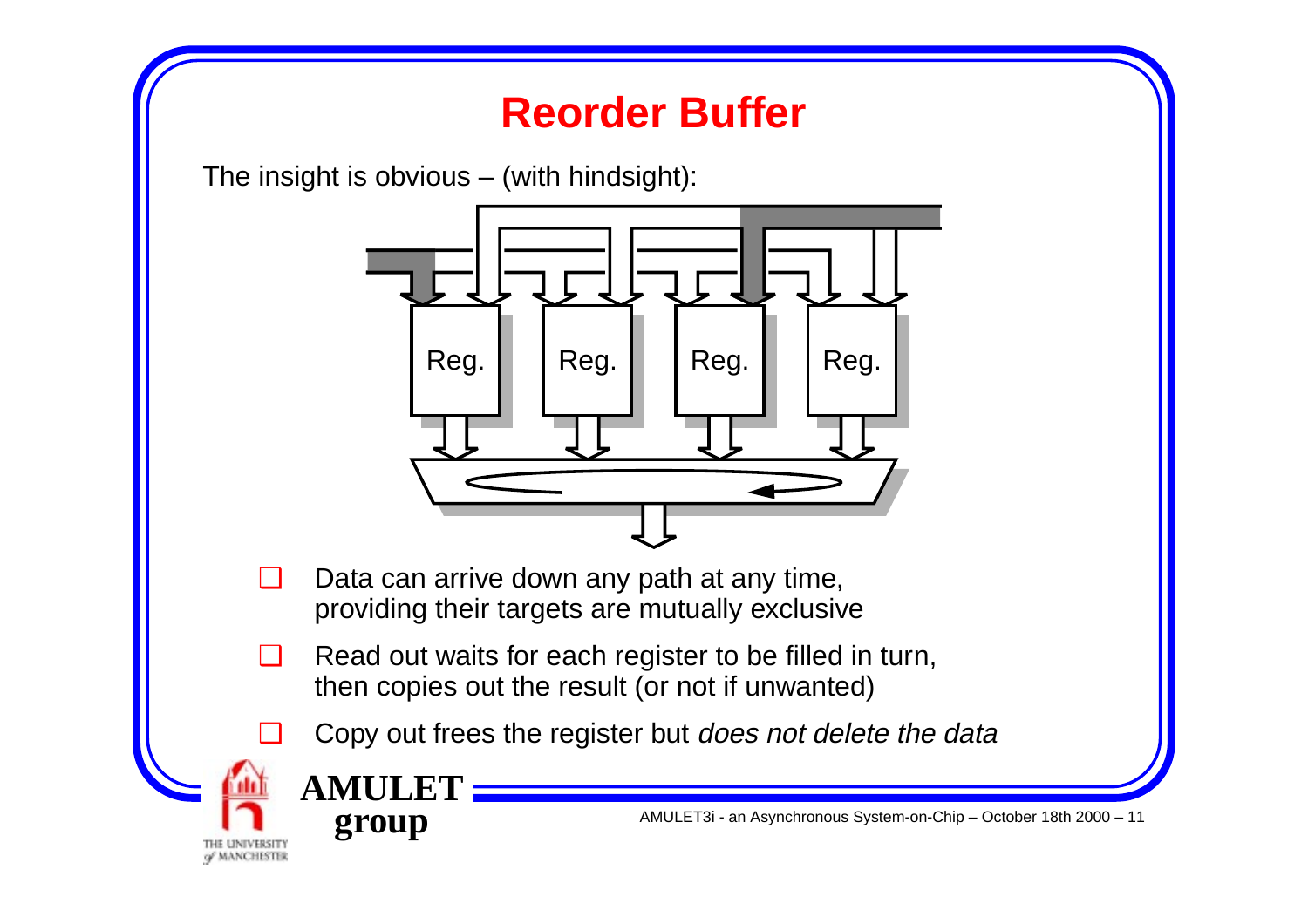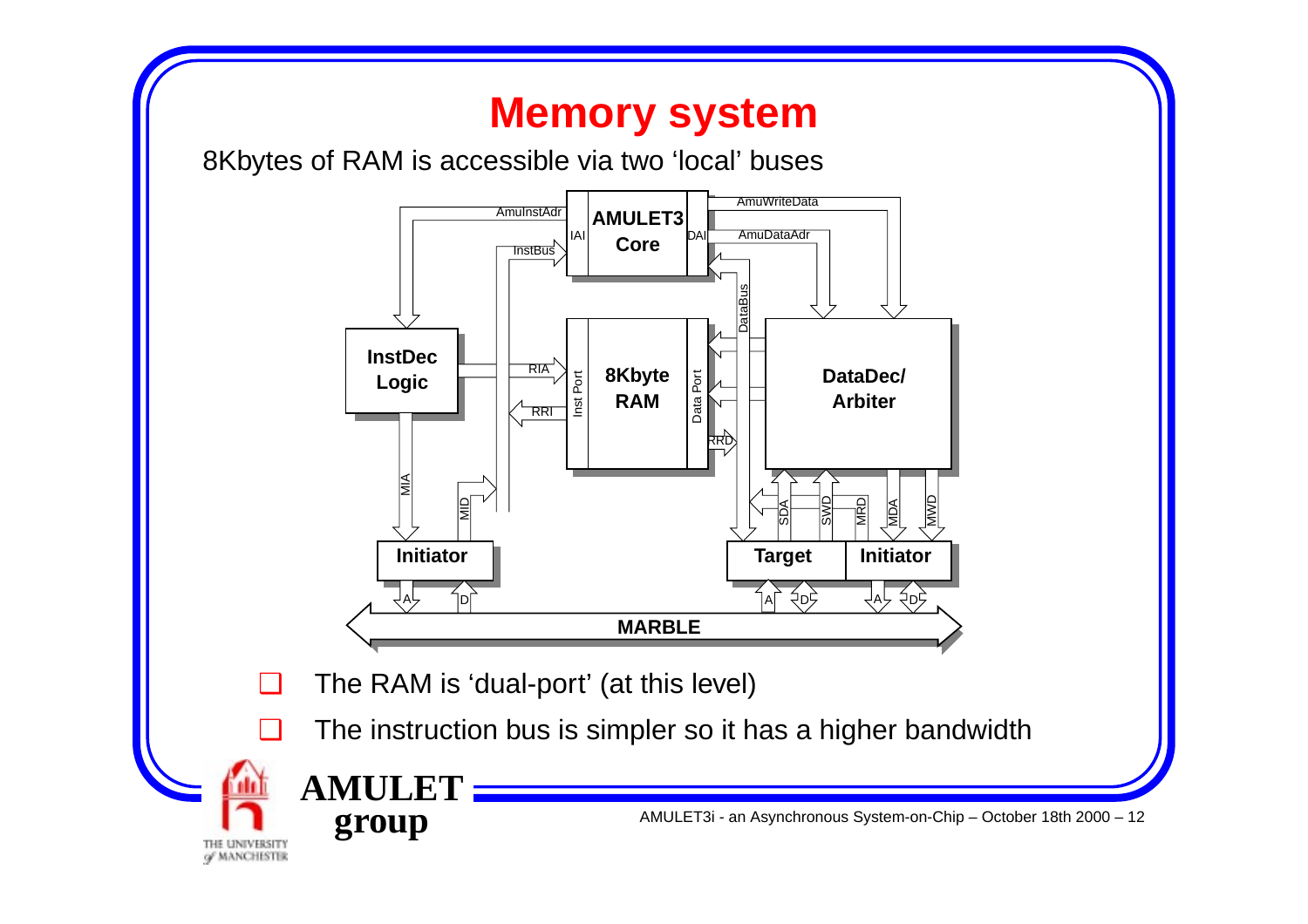#### **Memory structure**

The local RAM is divided into 1Kbyte sub-blocks



❑Unified RAM model

**AMULET**

**group**

THE UNIVERSITY of MANCHESTER

❑Close to dual-port efficiency

Roughly half of instruction fetches are satisfied from the 'Ibuffers'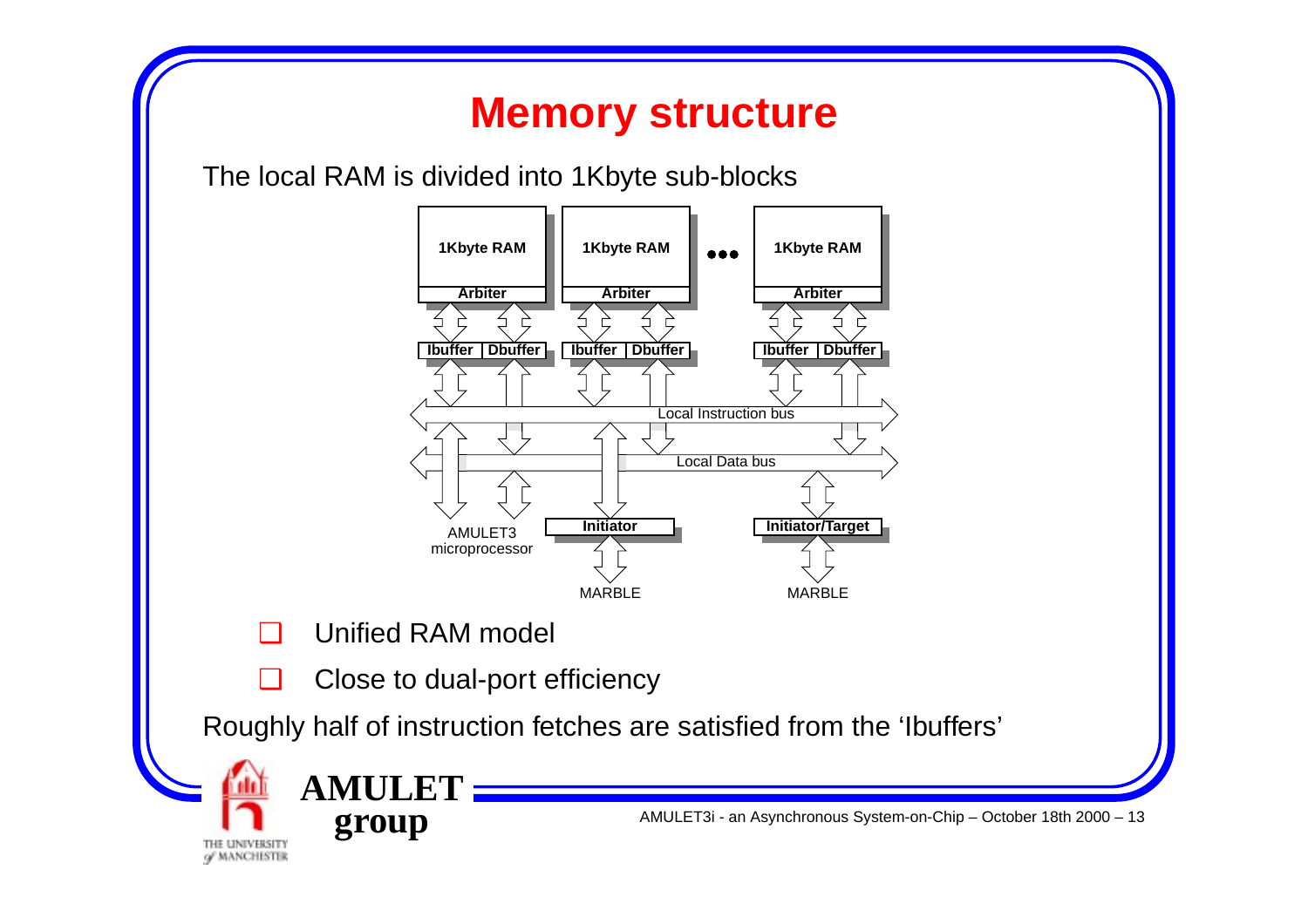## **MARBLE**

❑Centrally arbitrated, multi-channel, asynchronous on-chip bus

❑Separate, decoupled transfer phases for address and data

❑Standard 'master' and 'slave' interfaces

Supports: 8-, 16- and 32-bit transfers, bus locking, sequential bursts, …

# **Synchronous bridge**

❑A slave interface for clocked peripherals

❑Performs synchronisation in the usual way (with usual risks)

Supports: conventional clocked peripherals.

## **External bus interface**

❑Self-timed memory interface (software calibratable delays)

❑Usable as external test interface

Supports: 8-, 16- and 32-bit memories, SRAM, DRAM, …

**AM** 

**group**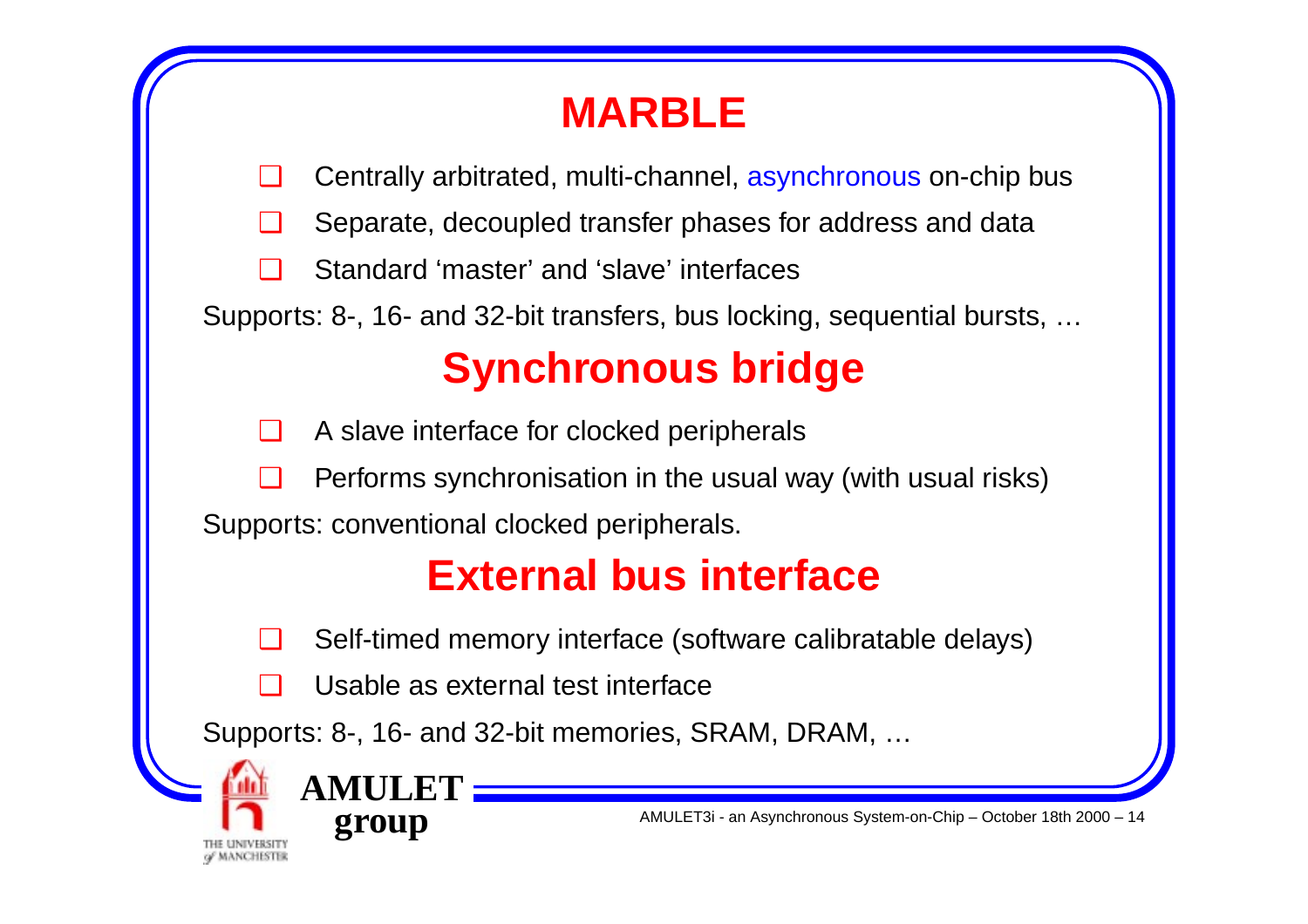### **DMAC – making models with Balsa**



❑About 70 000 transistors

**AMULET**

**group**

- ❑Regular structures (i.e. register banks) in full custom design
- ❑Control synthesised from Balsa description (first sizable example)
- ❑Cheats slightly by letting a clock into one corner

THE UNIVERSITY of MANCHESTER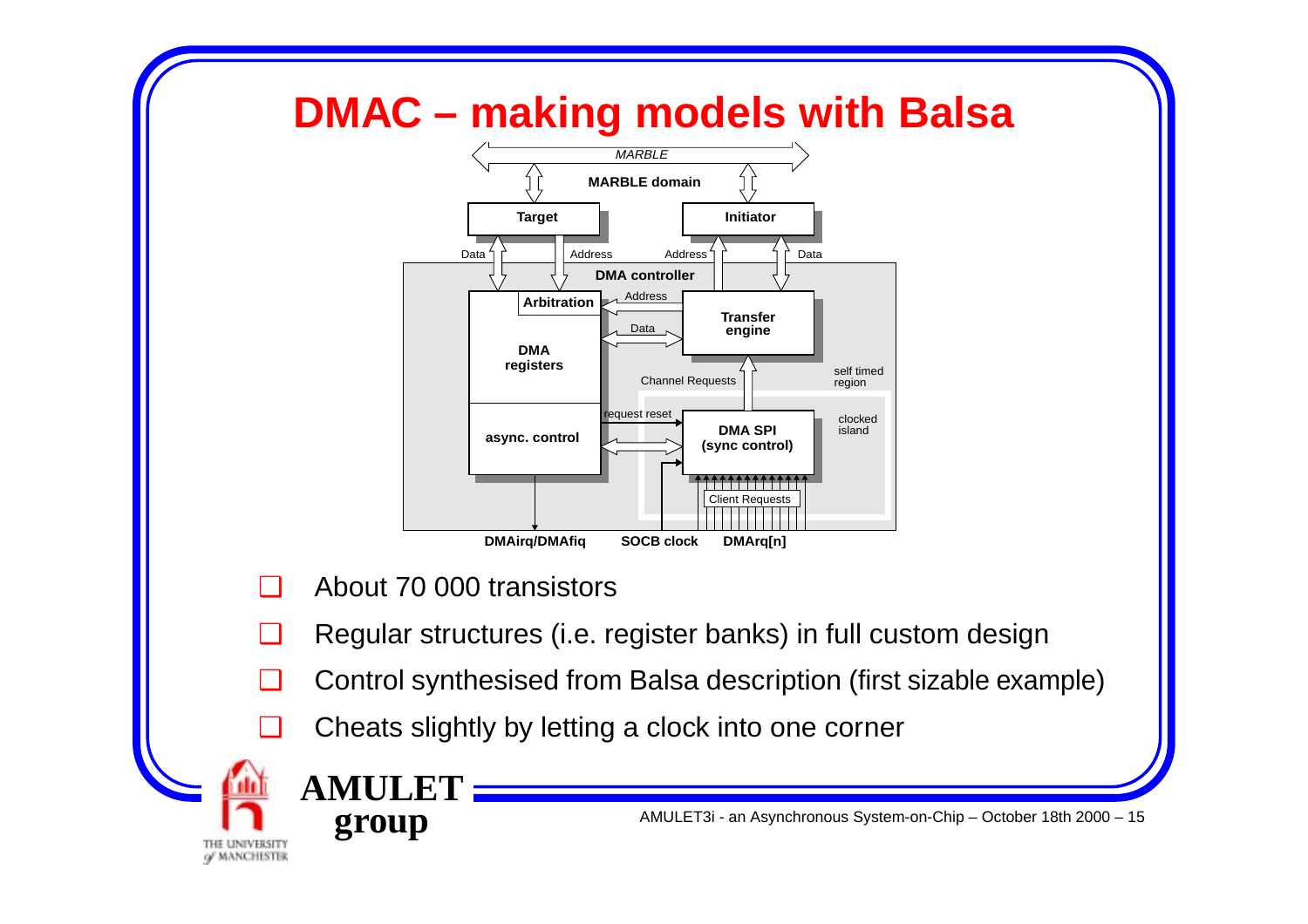### **AMULET3i – Vital Statistics**

#### **Transistor count**

| $\Box$ |  | $AMULET3 -$ | 113 000 |  |
|--------|--|-------------|---------|--|
|--------|--|-------------|---------|--|

- ❑ $RAM (total) - 504 000$
- ❑DMA controller – 70 000
- ❑EMI – 26 000
- ❑Total – 800 000 (asynchronous subsystem)

#### **Geometry**

❑0.35 µm, 3 layer metal (using ARM's generic design rules)

#### **Area**

- ❑ AMULET3i – ~25mm 2
- $\Box$  AMULET3 – ~3mm 2

Note: the local RAMs are relatively large in these generic, ASIC rules.

**AMULETgroup**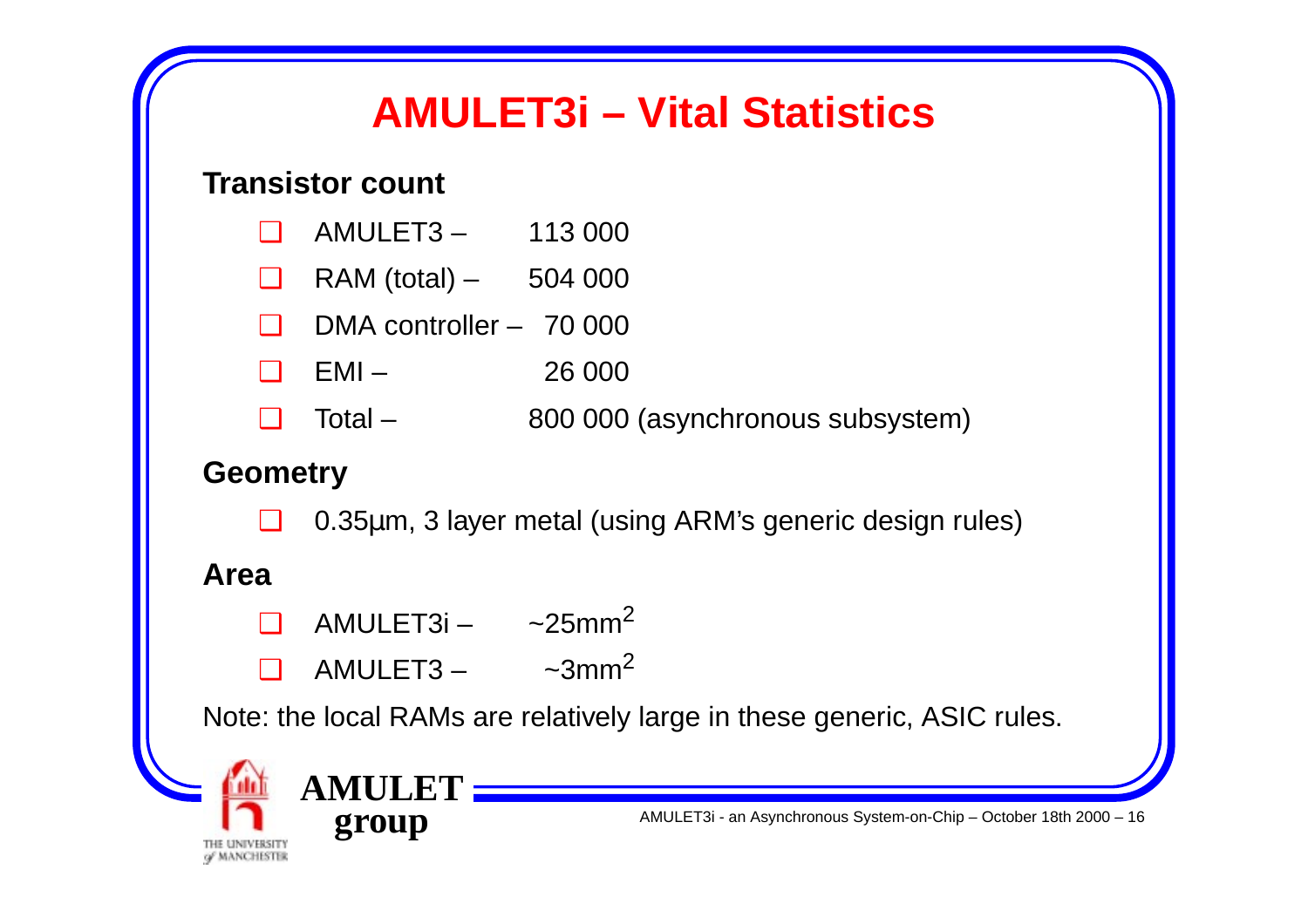### **System Performance (Measured)**

- ❑Peak Native MIPS 79 MIPS (96 in Thumb code)
- ❑149 kDhrystones<sup>1</sup>/s – 85 Dhrystone MIPS (ARM)
- ❑108 kDhrystones/s – 62 Dhrystone MIPS (Thumb) (-30%)

❑AMULET3i power average 130 mW

- $\bigodot$ 60% is within the processor core (simulation result)
- $\Box$  660 MIPS/W for the system
	- $\bigcap$ 1100 MIPS/W for the processor core

About 15% slower than expected – awaiting silicon process information For comparison:

❑ 0.35 µm ARM9 <sup>⇒</sup>120 MHz, (133 Dhrystone MIPS) 800 MIPS/W

**1. Dhrystone 2.1 benchmark (normalised to VAX MIPS)**

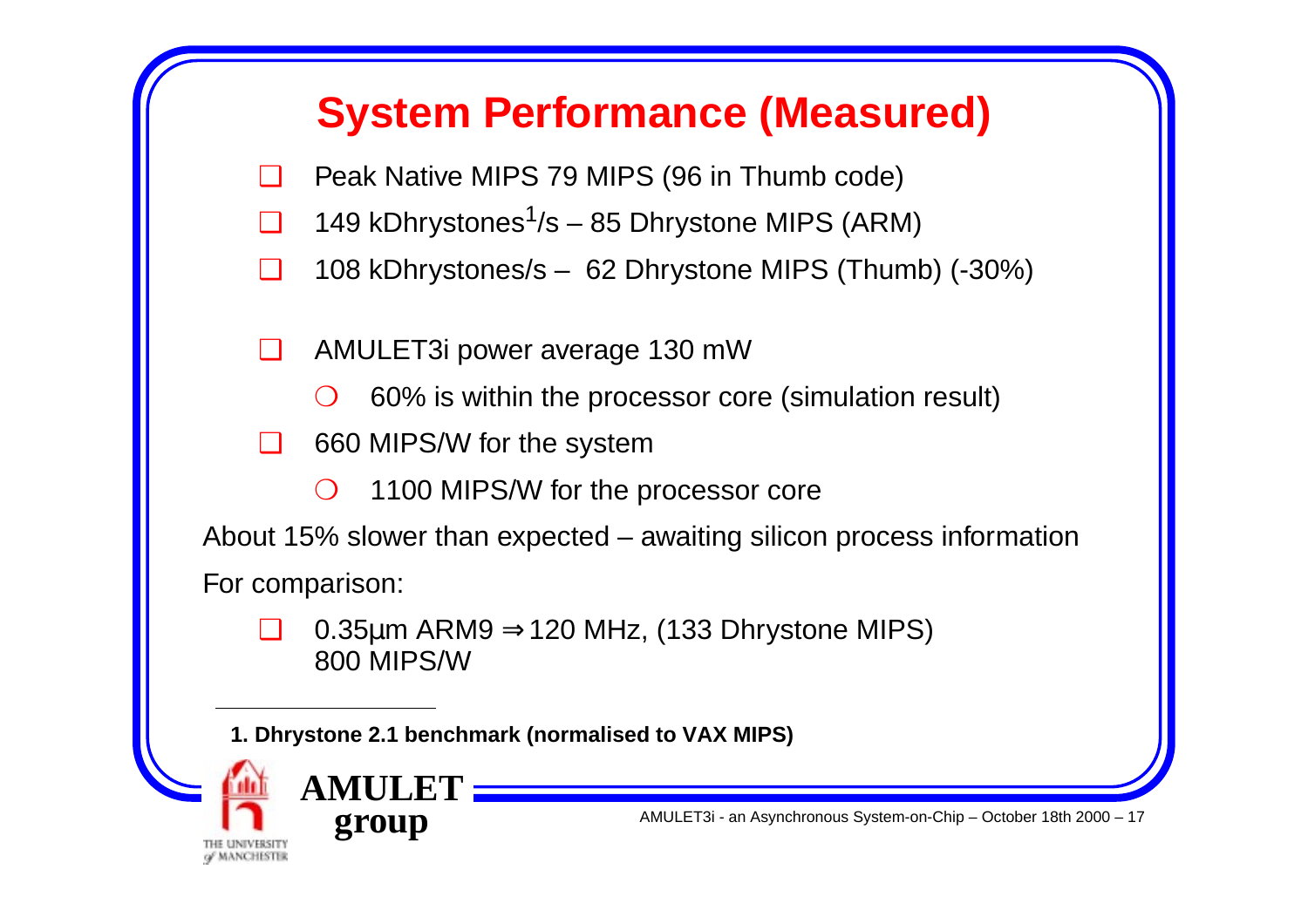## **Bus Speeds (Simulated)**

#### **Local RAM bandwidths**

Speed depends on bus and whether the 'level 0 cache' hits or not.

| $\Box$ | Instruction bus 'hit'  | 9.5 <sub>ns</sub> | (105Mwords/s) |
|--------|------------------------|-------------------|---------------|
| $\Box$ | Instruction bus 'miss' | 12ns              | (83Mwords/s)  |
| $\Box$ | Data bus 'hit'         | 13ns              | (77Mwords/s)  |
| $\Box$ | Data bus 'miss'        | 16ns              | (63Mwords/s)  |

In typical code >50% of instruction fetches are 'hits'.

#### **MARBLE**

- ❑Total bandwidth – 85Mword/s
- ❑For any one initiator – 55Mwords/s

Caveat: these are from simulations – the absolute numbers may be lower.

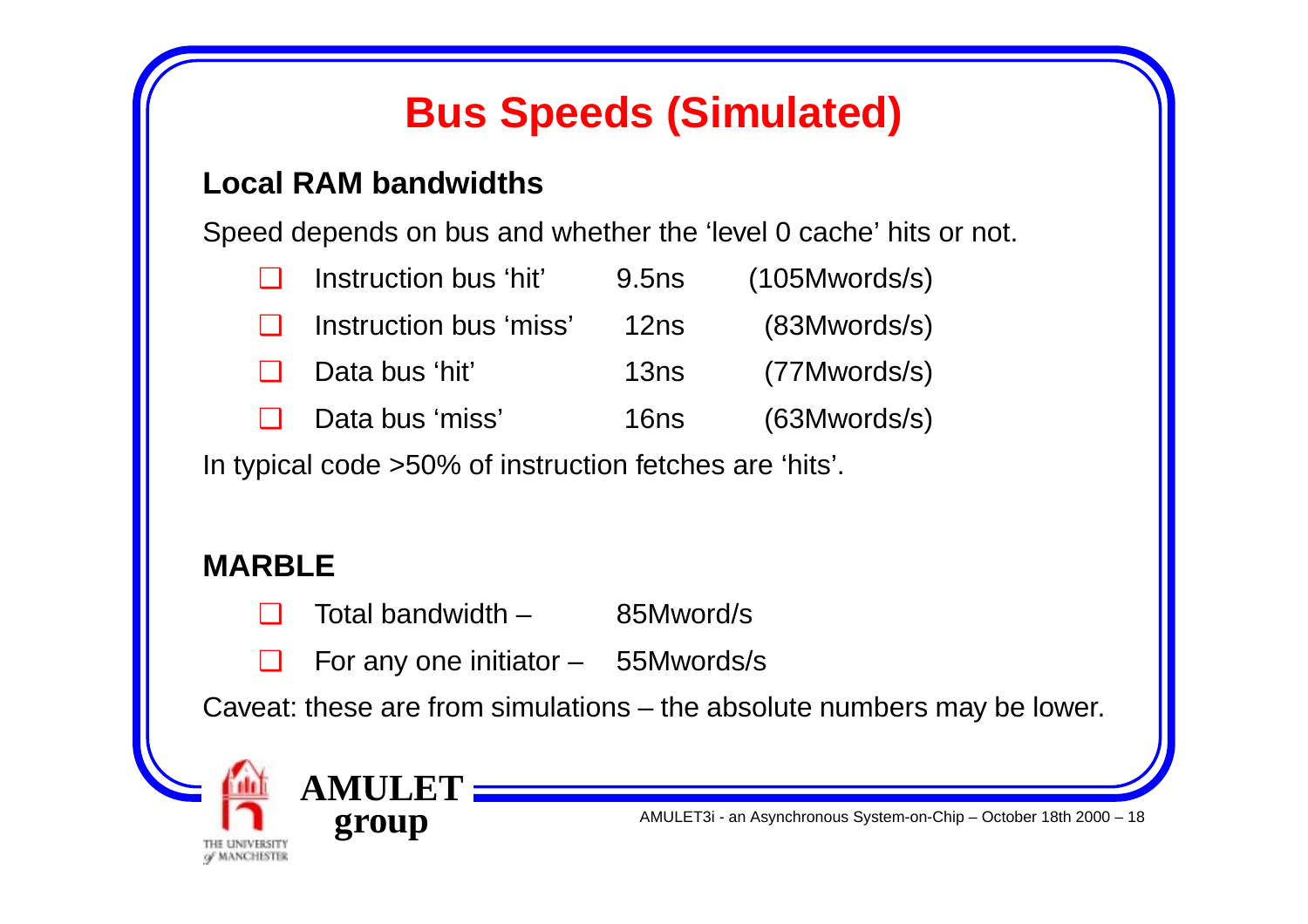### **Comments**

- ❑ AMULET3i is about 2x faster than AMULET2e
	- $\bigodot$  The speed-up is about 1.4x when normalised for the different processes (0.35 µm vs. 0.5 µm)
	- $\bigcap$ This is less than was expected
- ❑ The performance is heavily limited by memory bandwidth
	- $\bigcirc$ There should be another 30% here (CPU >100 MIPS)
	- $\bigcap$ (The designer moved continents too soon!)
- $\Box$  The Thumb decompression logic is the limiting factor in Thumb code
	- $\bigcirc$ Speed was not a design priority here
- ❑ Simulated performance not met (not yet known why)
	- $\left( \right)$  $MIPS$   $-15\%$
	- $\bigcirc$ MIPS/W +35% – considerably better than ARM9!



**AM** 

**group**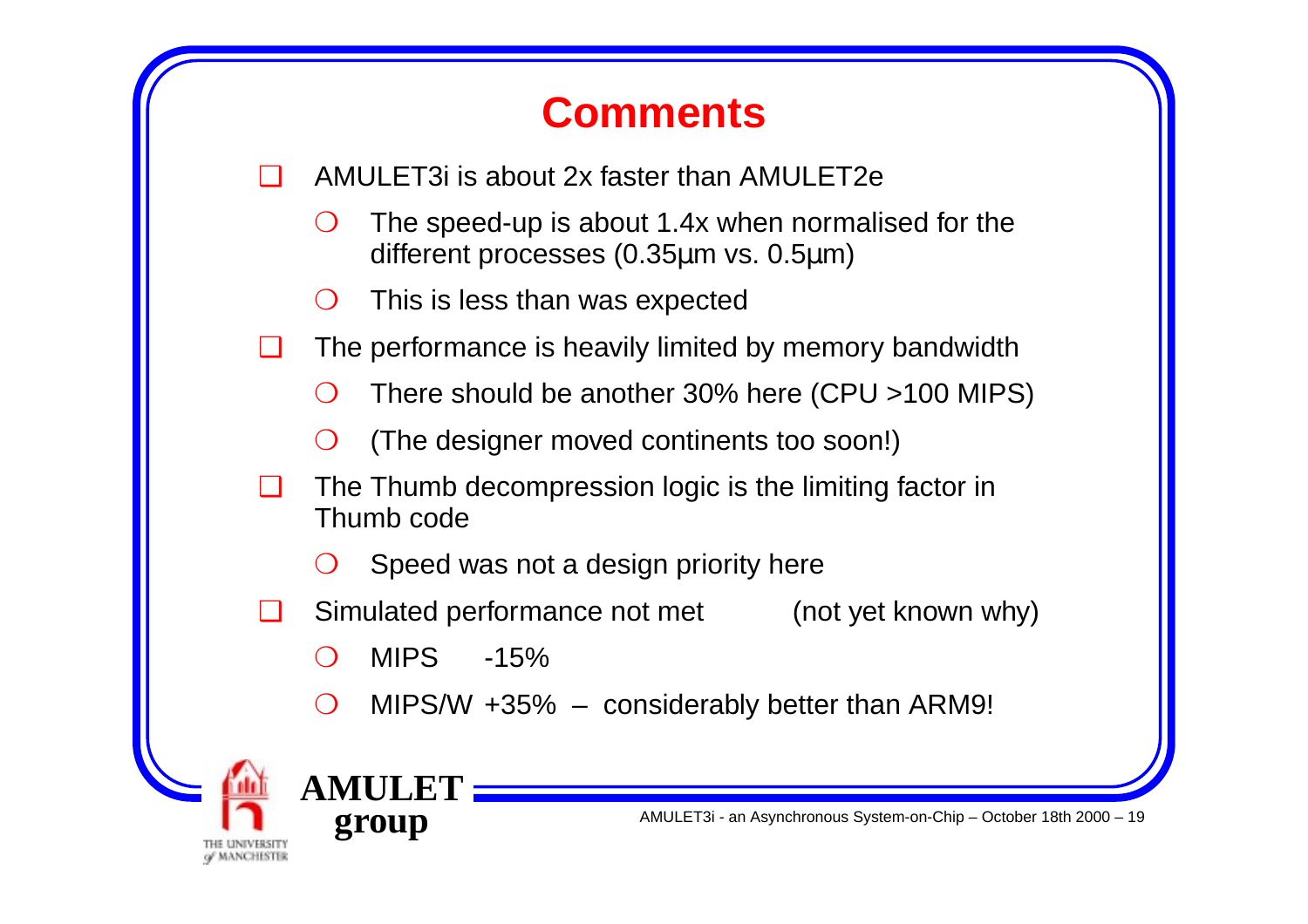